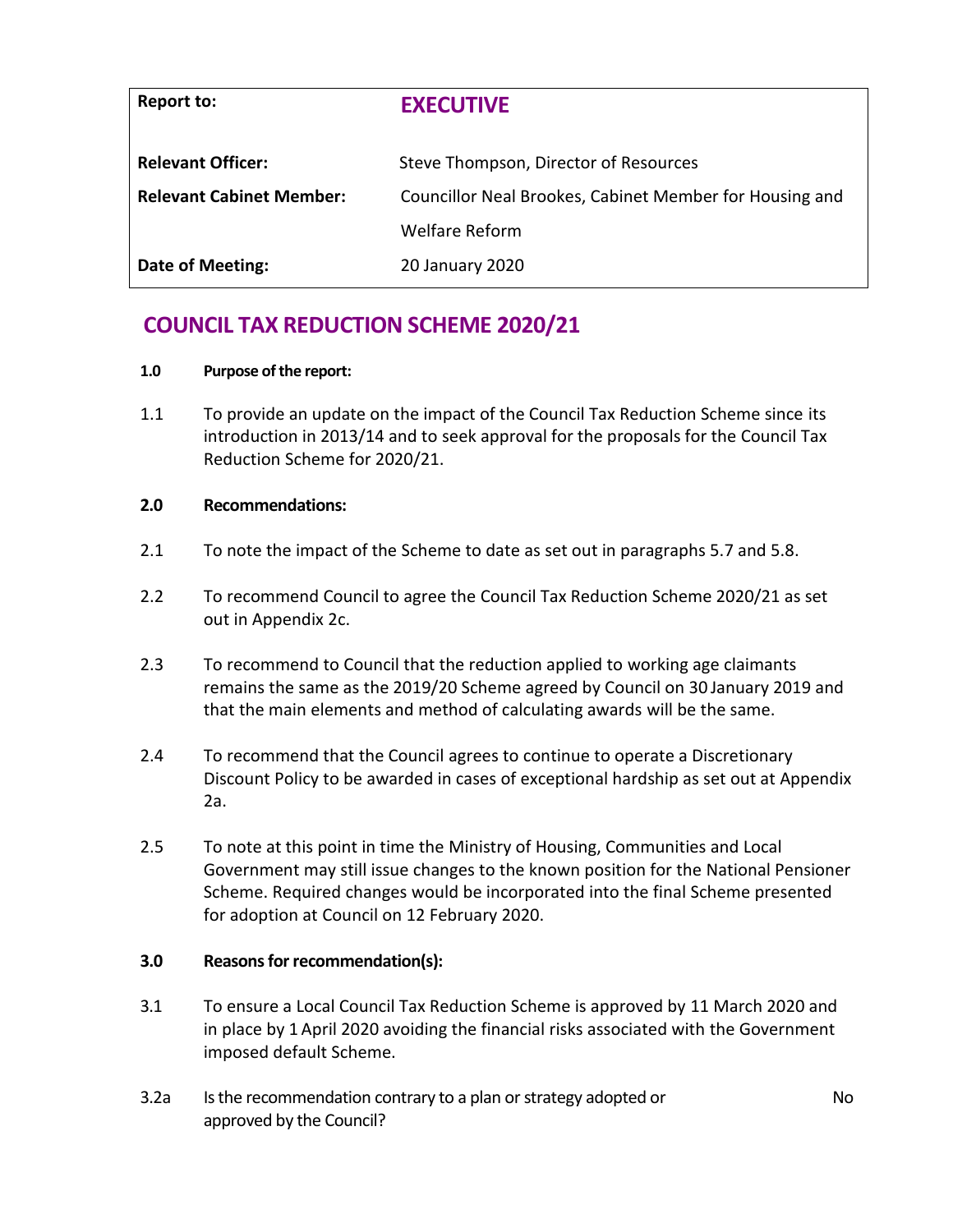- 3.2b Is the recommendation in accordance with the Council's approved budget?
- 3.3 Other alternative options to be considered:

None, a Council Tax Reduction Scheme must be approved by the Council each year.

## **4.0 Council Priority:**

4.1 The relevant Council Priority is: "Communities: Creating stronger communities and increasing resilience".

## **5.0 Background Information**

- 5.1 The Welfare Reform Act 2012 abolished Council Tax Benefit (CTB); billing authorities were required to adopt a local Council Tax Reduction Scheme (CTRS) to take effect from 1 April 2013.
- 5.2 The Government grant for Council Tax Reduction Scheme was less than 90% of the Government forecast funding levels had Council Tax Benefit continued. This was expected to leave a shortfall in funding of £3.22m based on estimates of demand and assumptions regarding the basis of calculation for the central Government grant. The ongoing level of Government support meant the Council adopted a self-funding Scheme under which all working-age claimants had to pay at least 27.11% of their Council Tax in 2013/14. This has remained the case in subsequent years until the 2017/18 Scheme when it was agreed that additional support was provided to vulnerable groups and they had to pay 13.56%. These vulnerable groups are defined as:
	- where someone in the household receives Disability Living Allowance or Personal Independence Payments
	- where the applicant is a lone parent and who is responsible and resides with a child under 5 years old
	- where the applicant or their partner receives Carer's Allowance
	- where the applicant or their partner is in receipt of a war pension, war widows pension, war disablement pension or equivalent.
- 5.3 For the 2018/19 Scheme the 13.56% reduction was extended to the following low income groups:
	- applicants or partners receiving Income Support, or Income-Based Jobseekers Allowance, or Income-Related Employment Support Allowance.
- 5.4 For the 2019/20 Scheme, the 13.56% reduction was extended to the following groups: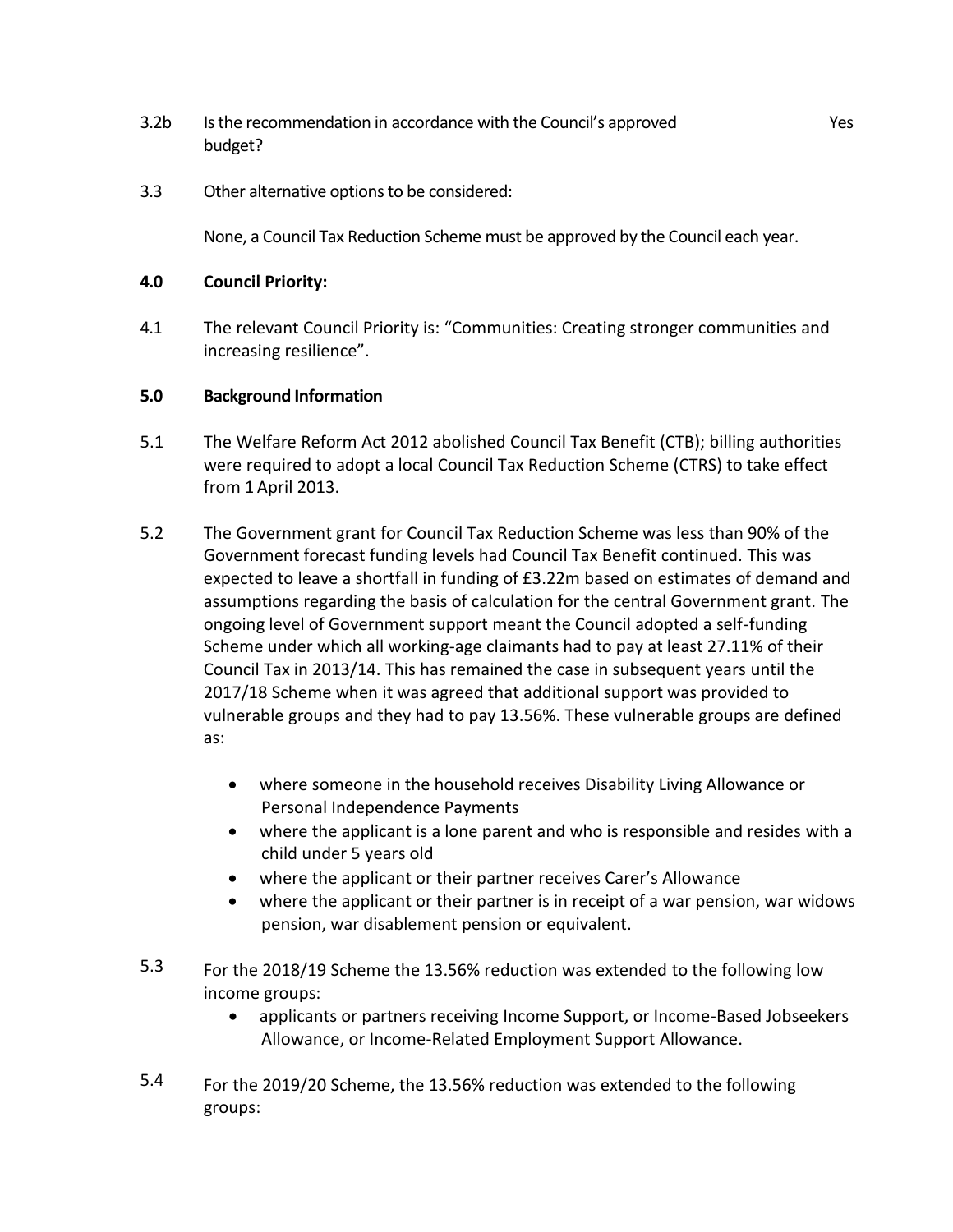- Ensure that applicants who are protected under the current Scheme continue to be protected to the same level of support when they move to Universal Credit
- Extension of the group of customers who pay 13.56% to claimants or partners who are:
	- in receipt of Jobseeker's Allowance Contribution Based
	- in receipt of Main Phase Employment and Support Allowance and are in the Work Related Activity Group
	- in receipt of Maximum Universal Credit and is neither employed, selfemployed or in receipt of any other income which is taken into account when calculating their Universal Credit award (such as an Occupational Pension or other unearned income)
	- in receipt of Universal Credit which includes either the limited capability for work and/or work related activity
- 5.5 The initial 2013/14 funding was separately identifiable, but since then the monies have formed part of the overall total Revenue Support Grant (RSG). Analysis of the RSG would suggest that the initial £17.58m allocated for the Scheme would equate to approximately £5.1m in 2019/20 and 2020/21 due to the continued year-on-year reductions. This means that in order for the scheme to be self-funding now, the bottom-slice would need to be 113.6% for 2019/20 and 112.6% for 2020/21 (based on current Council Tax figures).

| 5.6 | The Council Tax Reduction Scheme caseload has decreased since the introduction of |
|-----|-----------------------------------------------------------------------------------|
|     | the Scheme in 2013/14 as shown below:                                             |

|              | <b>Working Age</b> | <b>Elderly</b> | <b>Total</b> |
|--------------|--------------------|----------------|--------------|
|              |                    |                |              |
| 2013/14      | 14,504             | 8,815          | 23,319       |
| 2014/15      | 13,781             | 8,407          | 22,188       |
| 2015/16      | 13,619             | 7,986          | 21,605       |
| 2016/17      | 13,385             | 7,589          | 20,974       |
| 2017/18      | 13,050             | 7,267          | 20,317       |
| 2018/19      | 12,930             | 6,901          | 19,831       |
| 2019/20 (Oct | 12,982             | 6,768          | 19,750       |
| 2019)        |                    |                |              |

The change in caseload demographics is attributed to a number of factors. The Government's increase in State Pension Age has meant that it is longer before a customer will be classed as "elderly" and there is traditionally a lower take-up of benefits by this age group and they are viewed as a group with a higher level of assets.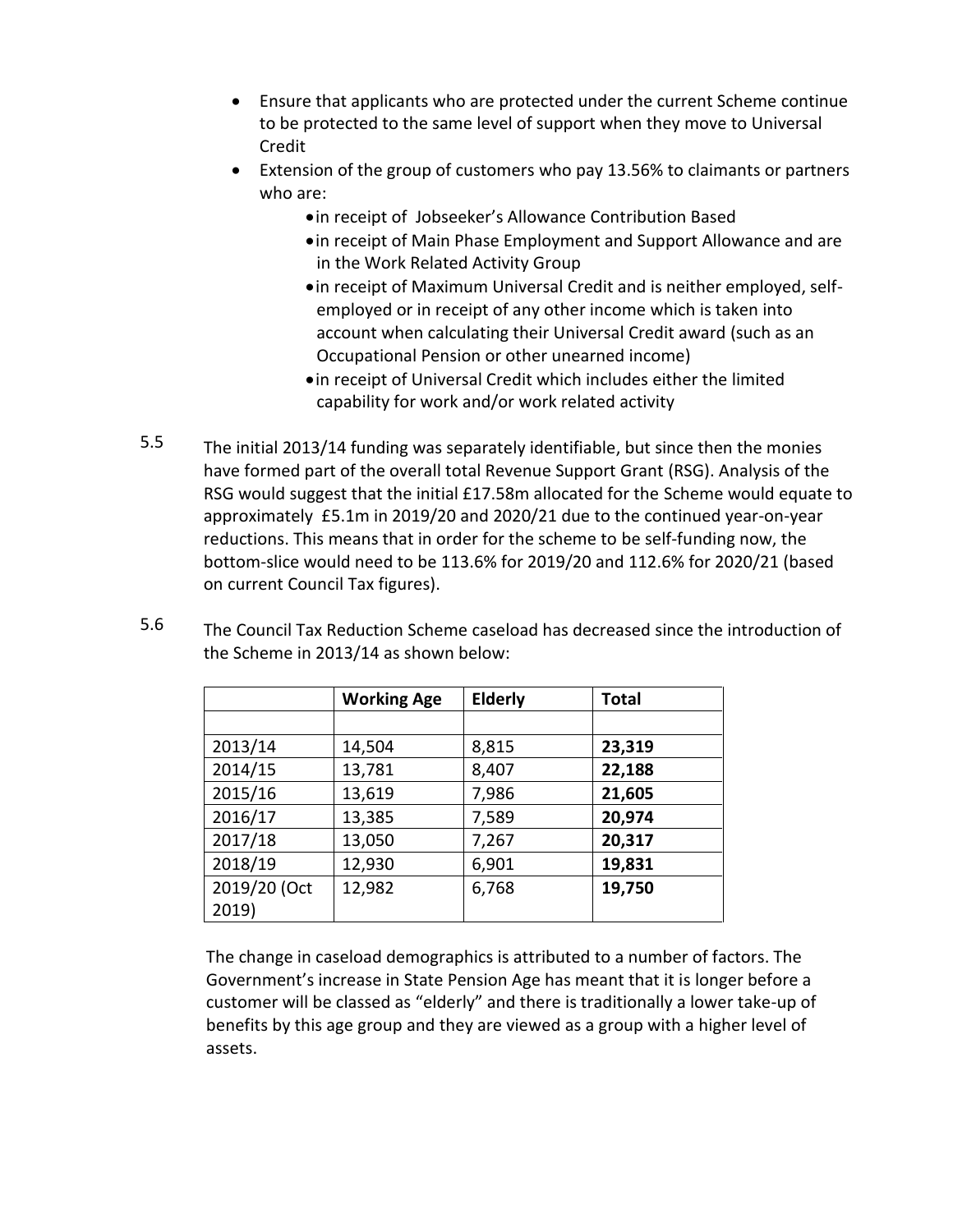- 5.7 The Council Tax Reduction Scheme has had a very significant impact on in-year Council Tax collection rates. In the last year of Council Tax Benefit, 2012/13, in-year collection rate was 95.5%. Since the Council Tax Reduction Scheme was introduced and 10,000 low income working-age households became liable to pay Council Tax, inyear collection has dropped each year. In 2018/19 collection was 92% with a 69.77% collection rate for Council Tax Reduction Scheme cases.
- 5.8 Collection is at a similar level so far in 2019/20, but a drop in ultimate collection and an increase in arrears is still anticipated. This increase in arrears has meant the Council's share of the bad debt provision for Council Tax Arrears (including CTRS) has increased annually since the introduction of the Scheme and was £6.1m at 31 March 2019.
- 5.9 Court action can be taken against defaulting Council Tax payers. However, the numbers are limited at any hearing by restrictions placed by the court. Following the issue of a liability order at court an attachment of benefits can be requested. The amount that can be attached from benefits is restricted by legislation, currently £3.70 for most benefits except Universal Credit. This means that it is not usually possible to collect the Council Tax amount payable within the year it becomes due, which impacts on in-year collection rates. The attachment is administered by the Department for Work and Pensions and they can delay the process significantly.
- 5.10 The Blackpool Scheme incorporates the National Pensioner Scheme decided by Government. This ensures that support continues at the same level as existed under Council Tax Benefit. In Blackpool, pensioners currently account for 34.3% of the caseload.
- 5.11 For working-age claims there is a means-tested assessment, predominantly based upon the former Council Tax Benefit rules, to establish entitlement. A percentage reduction of 27.11% (13.56% for the groups shown in 5.2, 5.3 and 5.4) is then applied to the award at the end of the assessment.
- 5.12 The value of the percentage reduction is reviewed annually to ensure it remains fit for purpose taking account of ongoing changes in legislation, caseload and financial requirements. It is proposed that for 2020/21 the value of the percentage reduction for other working age customers, who do not fall into the vulnerable or low income categories shown at 5.2, 5.3 or 5.4, should remain at 27.11%.
- 5.13 Does the information submitted include any exempt information? No

# 5.14 **List of Appendices:**

Appendix 2a: Discretionary Discount Policy Appendix 2b: Equality Analysis Appendix 2c: Council Tax Reduction Scheme 2020/21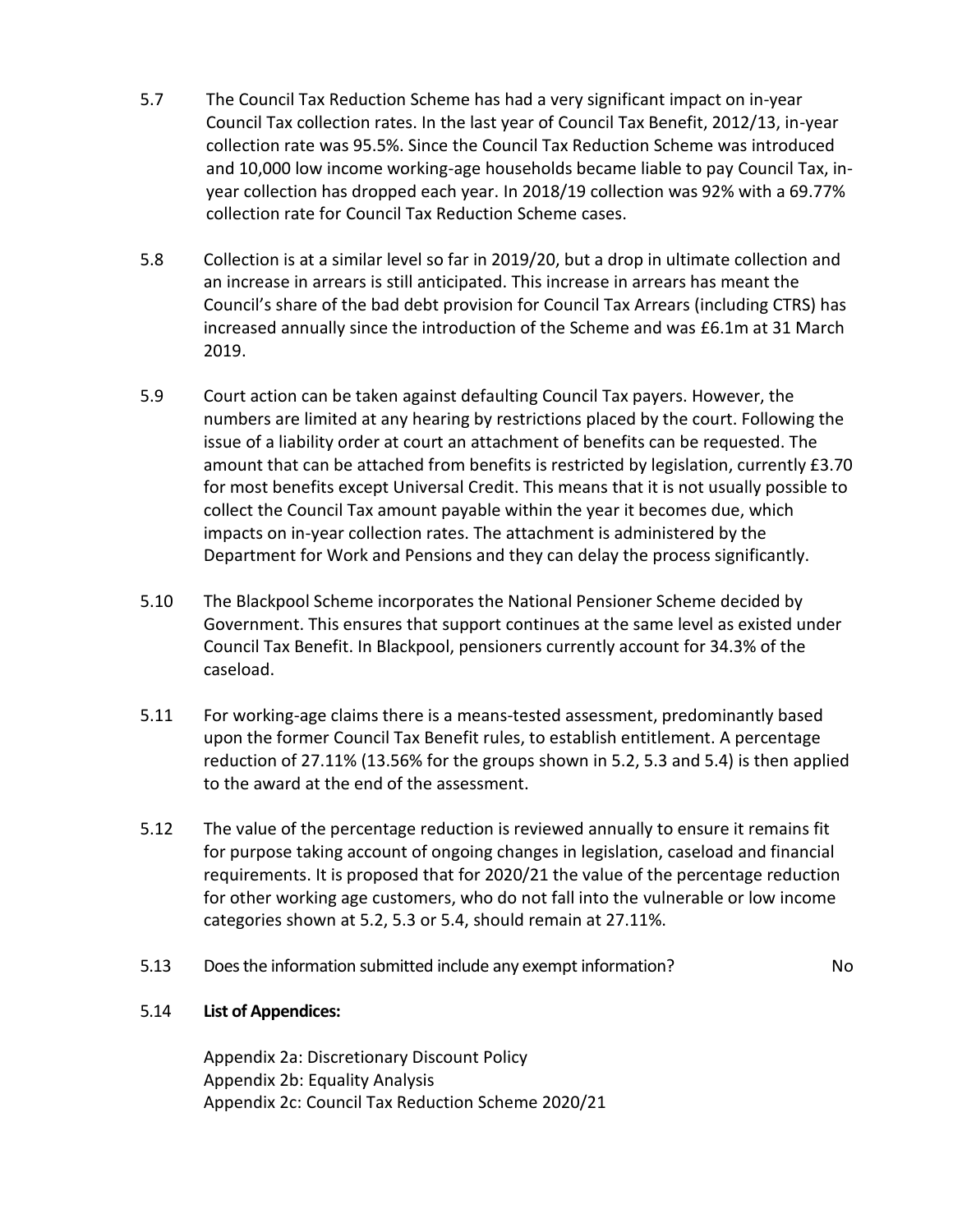## **6.0 Legal considerations:**

- 6.1 A resolution by the full Council to adopt a Council Tax Reduction Scheme is required by 11 March 2020. The Scheme will take effect from 1 April 2020.
- 6.2 The Council Tax and Business Rates Discretionary Discount Policy has been reviewed and is attached at Appendix 2a.

## **7.0 Human Resources considerations:**

7.1 Existing staffing resources within the Benefits Service are used to administer the Council Tax Reduction Scheme; however, it is apparent that there has been a considerable increase in face-to-face and telephone contacts, particularly when Council Tax bills are issued. The administrative and legal processes required to collect and recover substantial numbers of small amounts place an additional burden on available resources.

## **8.0 Equalities considerations:**

8.1 The Equality Analysis that has previously been carried out for the Council Tax Reduction Scheme has been revisited and updated. This aims to mitigate the impact on protected groups and includes the continued availability of a discretionary hardship fund which has been made available through the adoption of a Discretionary Discount Policy. As part of their consideration of the Council Tax Reduction Scheme for 2020/21 an updated Equality Analysis is attached at Appendix 3b for Members to review.

## **9.0 Financial considerations:**

- 9.1 For 2020/21 it is proposed that the percentage reduction made at the end of the assessment for working age claimants shall be 27.11% with the exception of those claimants who fall into the vulnerable or low income categories shown at 5.2, 5.3 and 5.4, who will be subject to a 13.56% reduction.
- 9.2 A review of the Scheme must be carried out annually to ensure it remains fit for purpose taking account of ongoing changes in legislation, caseload and financial requirements. The Council will be required to approve the Scheme each year.
- 9.3 The Welfare Reform Act 2012 provided for a major overhaul of the benefits system. The Council Tax Reduction Scheme was implemented ahead of the commencement of Universal Credit. The new Scheme of Council Tax Reduction continues to run alongside Housing Benefit during the transition to Universal Credit. Housing Benefit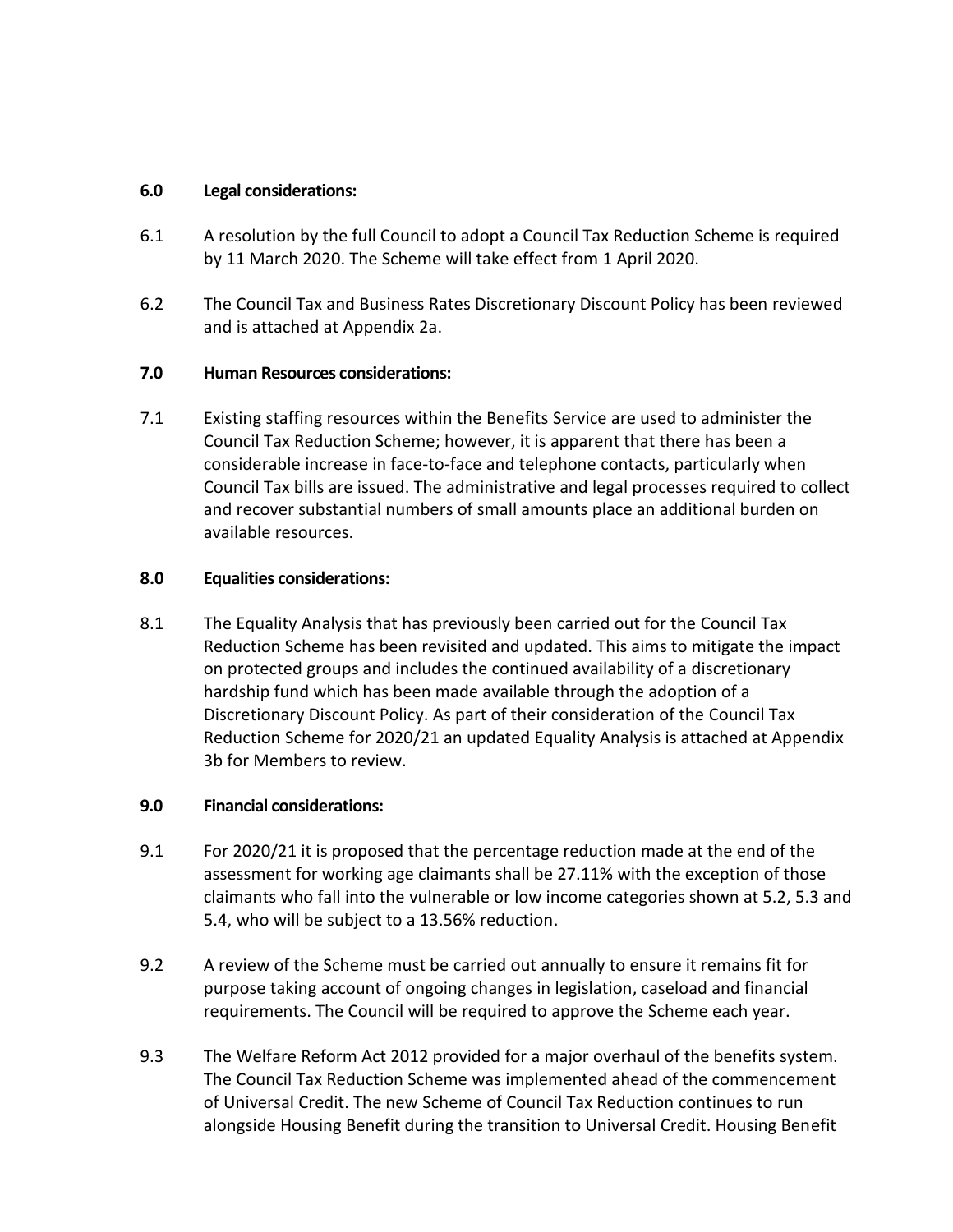administration will then gradually diminish. Wider changes to existing benefits over the last few years have meant customers on benefits have less money available to pay their Council Tax liability. Whilst there is still an ambition to achieve full collection, this is likely to take longer.

9.4 The 2020/21 Scheme remains unchanged from the 2019/20 Scheme, therefore no additional cost is forecast.

#### **10.0 Risk management considerations:**

10.1 As part of the overall project management leading to the 2013/14 Scheme, a risk workshop identified a number of risks. Actions required to mitigate those risks have been identified and implemented where possible.

#### **11.0 Ethical considerations:**

11.1 None.

## **12.0 Internal/ External Consultation undertaken:**

12.1 As the main elements and method of calculating awards will remain the same for 2020/21, no consultation exercise is required.

#### **13.0 Background papers:**

13.1 None.

#### **14.0 Key decision information**:

| 15.0 | <b>Call-in information:</b>                                         |         |
|------|---------------------------------------------------------------------|---------|
| 14.4 | If yes, please describe the reason for urgency:                     |         |
| 14.3 | If a key decision, is the decision required in less than five days? | No      |
| 14.2 | If so, Forward Plan reference number:                               | 33/2019 |
| 14.1 | Is this a key decision?                                             | Yes     |

- 15.1 Are there any grounds for urgency, which would cause this decision to be exempt from the call-in process? No
- 15.2 If **yes**, please give reason: